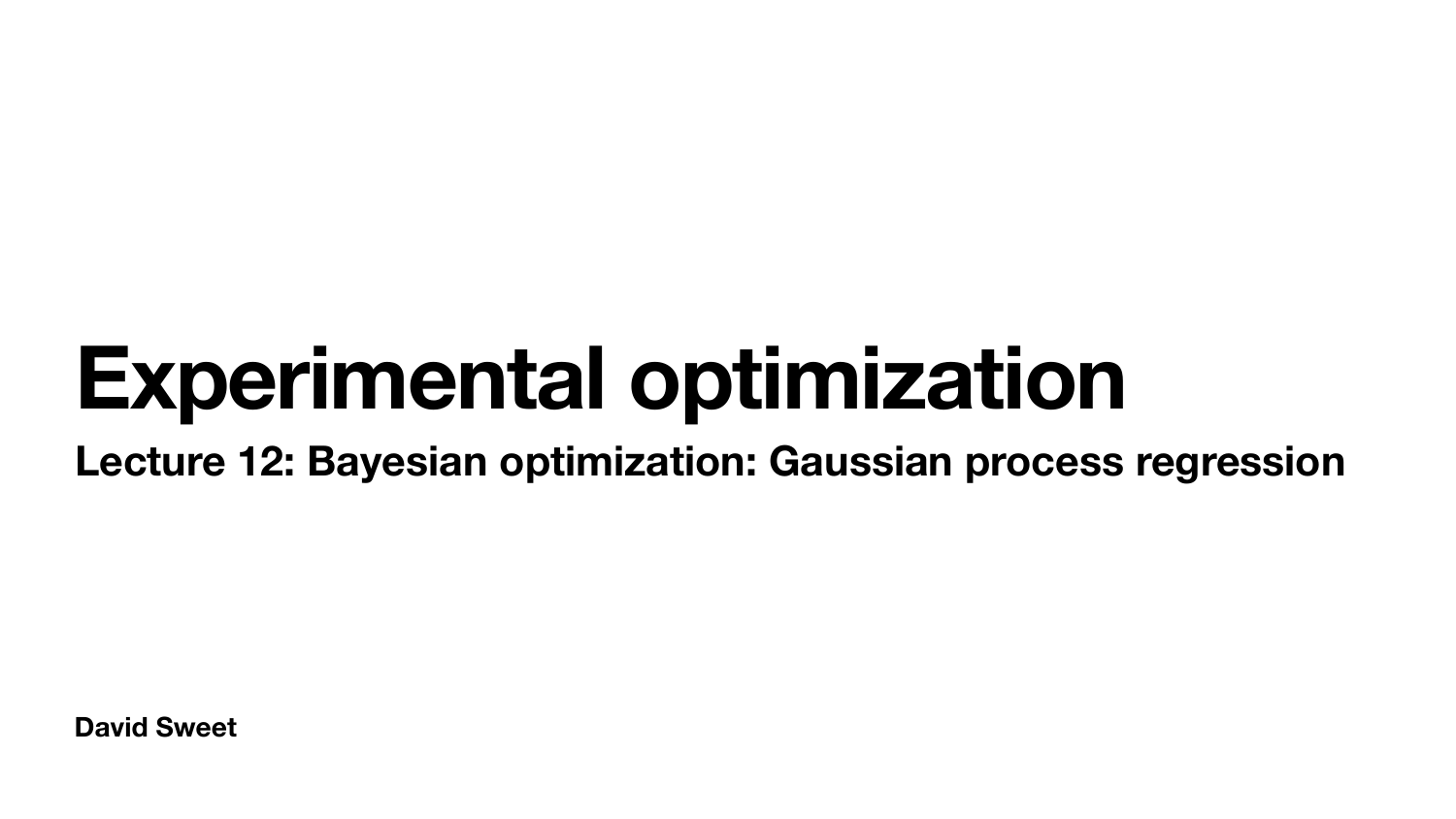# **Review Surrogate function in Bayesian optimization**

- A *surrogate function* models the response surface, BM(parameters)
- BO uses Gaussian process regression (GPR) to create the model
- BO optimizes over surrogate:
	- Finds parameter value that maximizes the GPR estimate of BM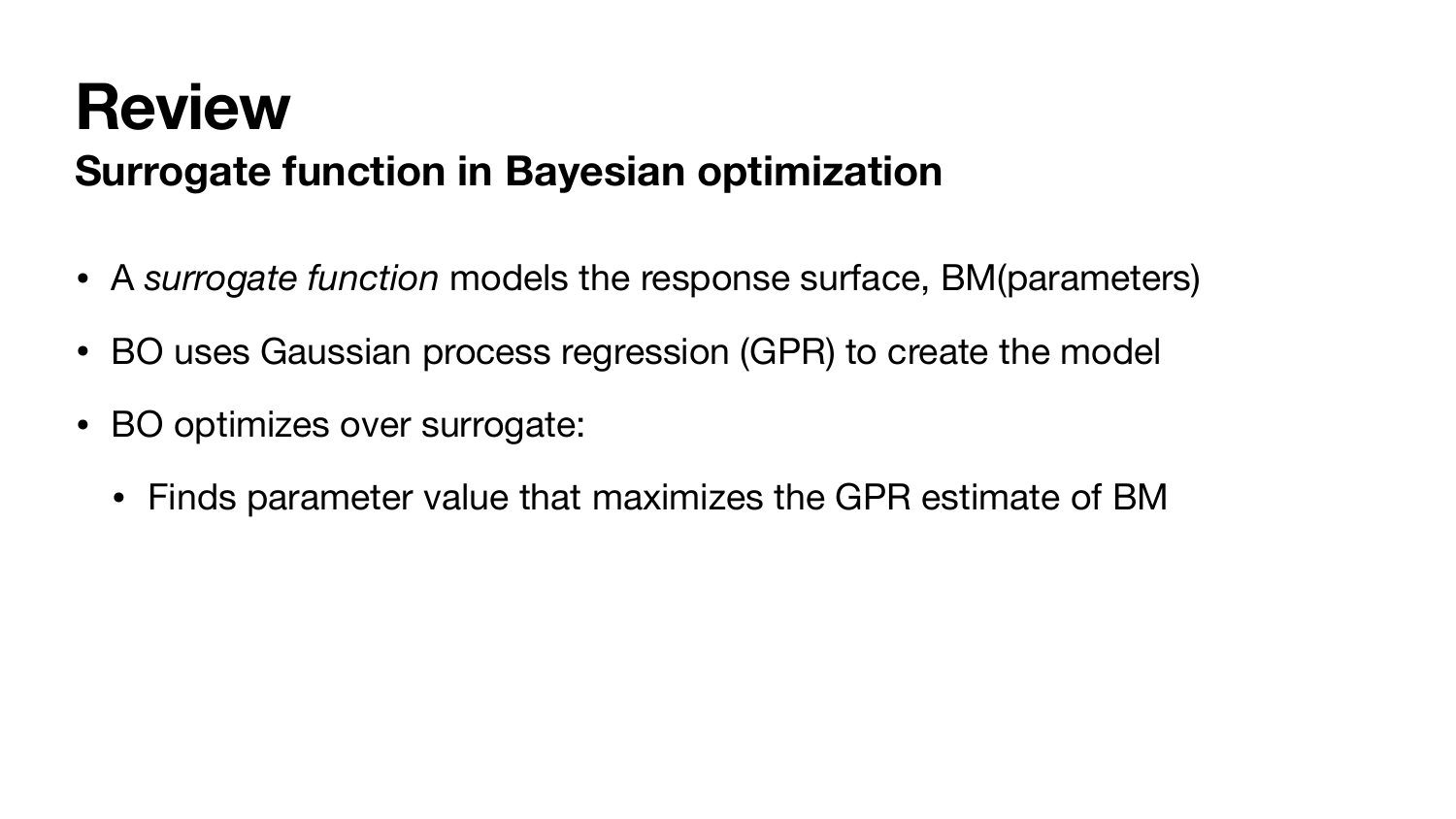#### **Gaussian process regression Overview**

- Estimates both **function value** (BM) and **model uncertainty**
	- uncertainty in its own estimate of BM
	- NOT uncertainty in your measurement, that's S.E.
- Forms estimates at parameter values where you haven't taken measurements
- Forms estimates directly from measurements; no fitting
	- So we call GPR *nonparametric*

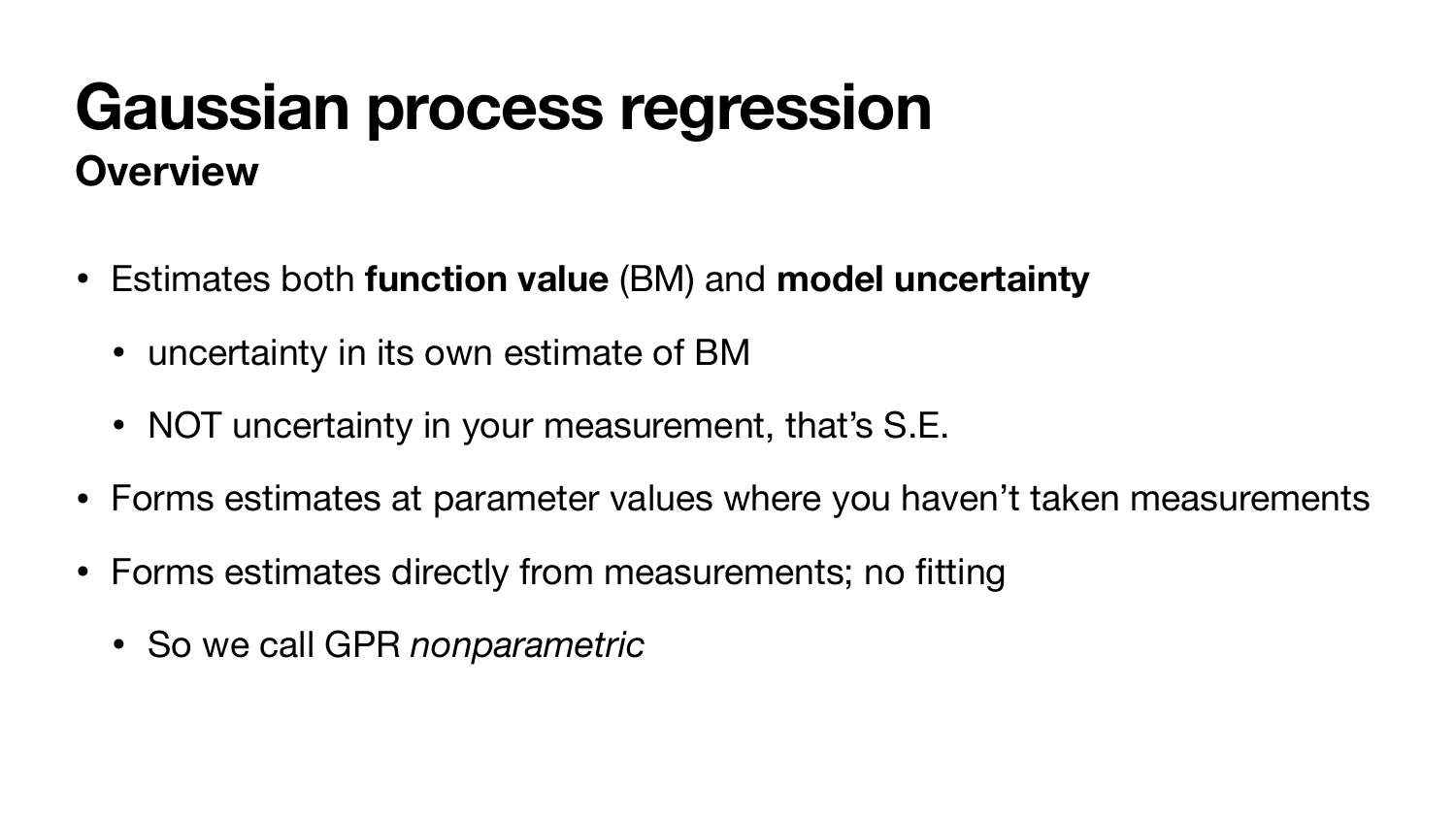#### **GPR function estimates Baseline**

- BM aggregate measurements so far: *yi*
- Call parameter values  $x_i$ , so  $y_i(x_i)$  is BM measured at parameter  $x_i$
- Goal: Estimate  $y$  for any  $x$ , call it  $\hat{y}(x)$
- Start somewhere: Estimate everywhere by the average

• Not very precise, but unbiased. Good place to start for any model.

 $(x_1) + y_2(x_2) + y_3(x_3)$ )/3

$$
\hat{y}(x) = \bar{y} = (y_1(x))
$$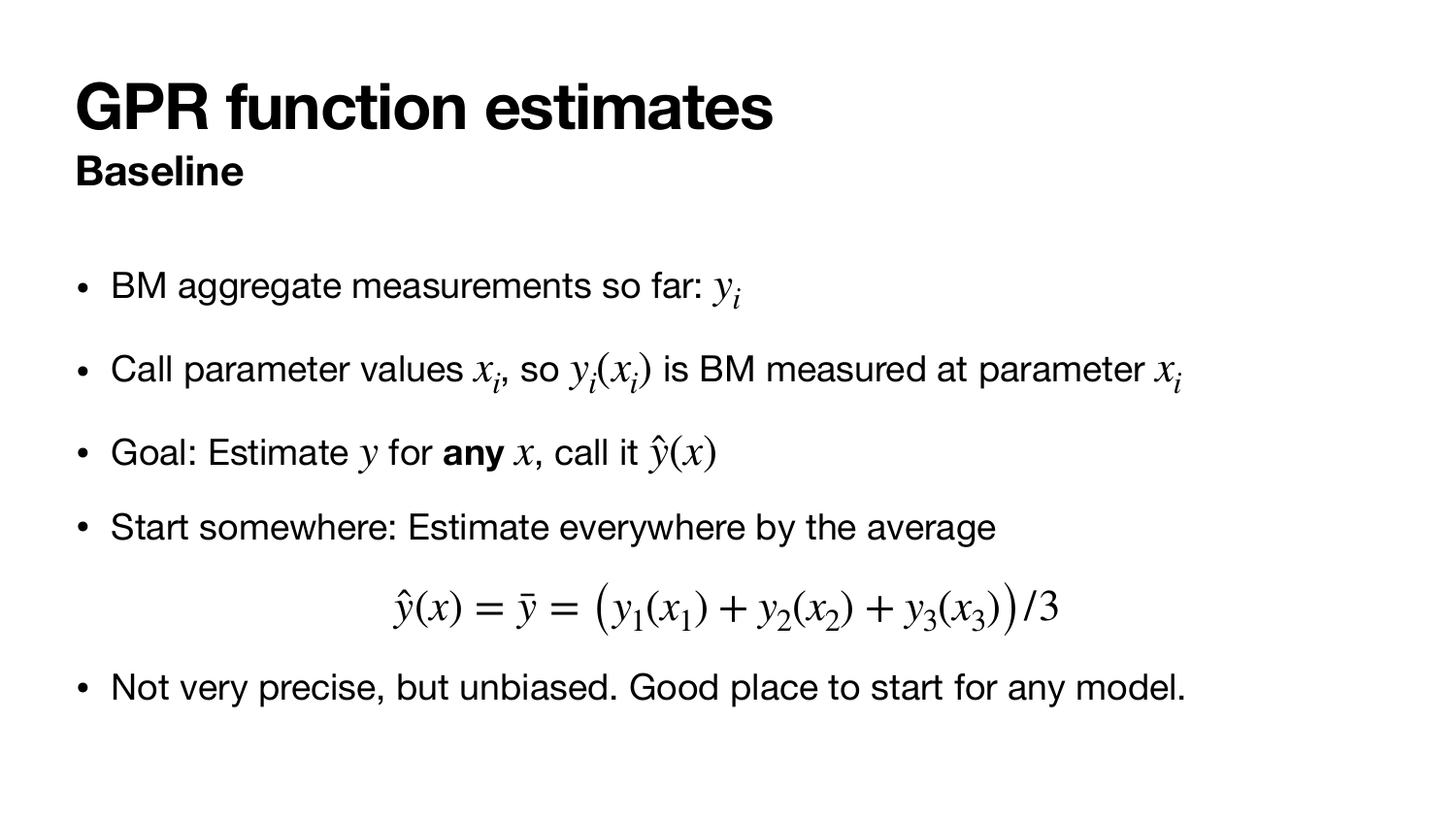• Subtract out mean and focus on deviations from it

- While we're at it, divide by stddev:
	- $y_i$
- Transformed  $y_i$  have no units  $(\$, \text{ clicks}, \text{minutes}, \text{etc.})$  and new  $y_i$  has mean 0 and stddev 1.

# **Standardize GPR function estimates**

$$
y_i \rightarrow y_i - \bar{y}
$$
  
\n
$$
y_i \rightarrow \frac{y_i - \bar{y}}{\sigma_y}
$$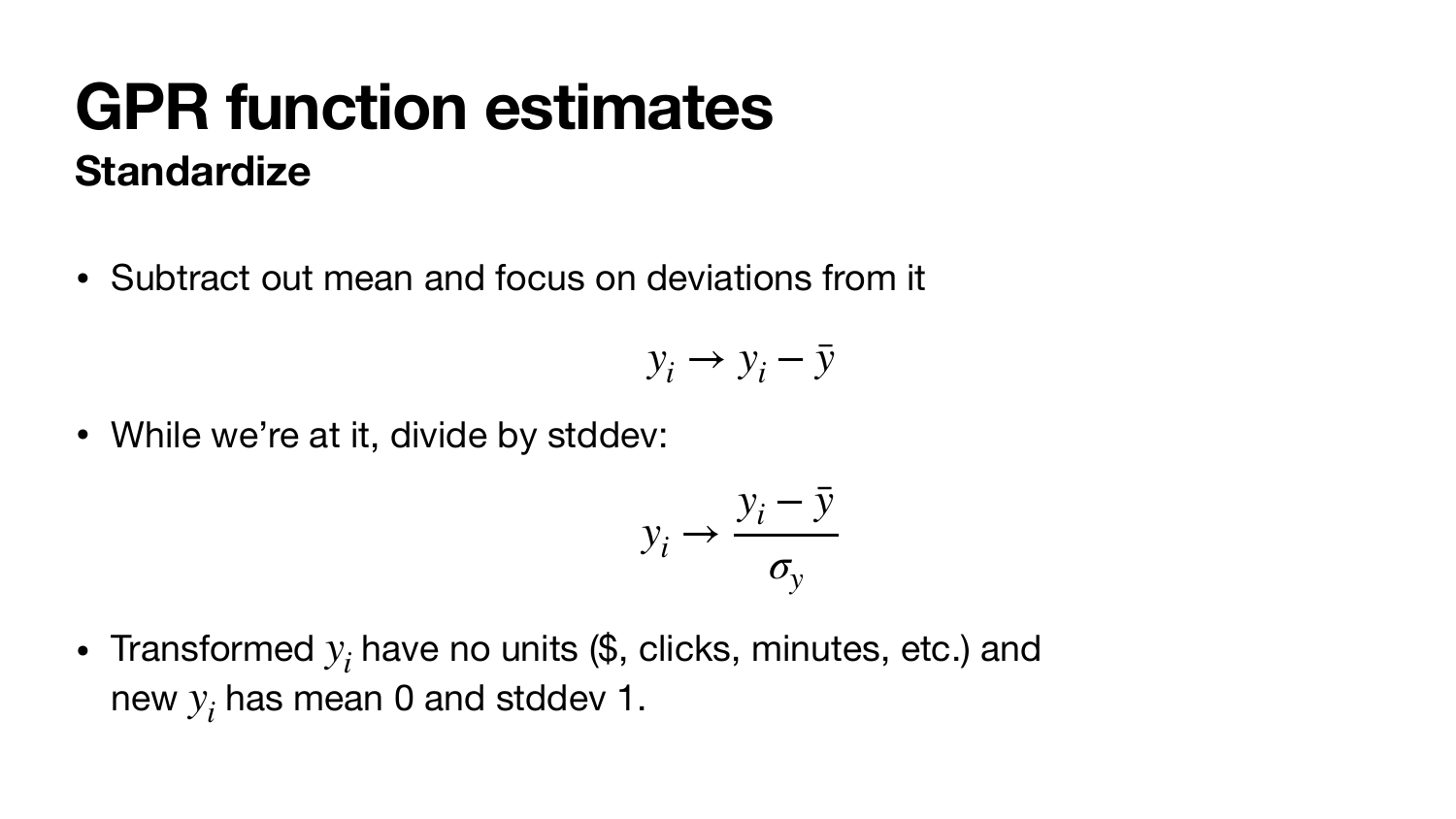- Now  $\hat{y}(x) = 0$  for all  $x$ .
- N.B.: Recover original units by:



 $\sigma_y \hat{y}(x) + \bar{y}$ 

# **GPR function estimates Standardize**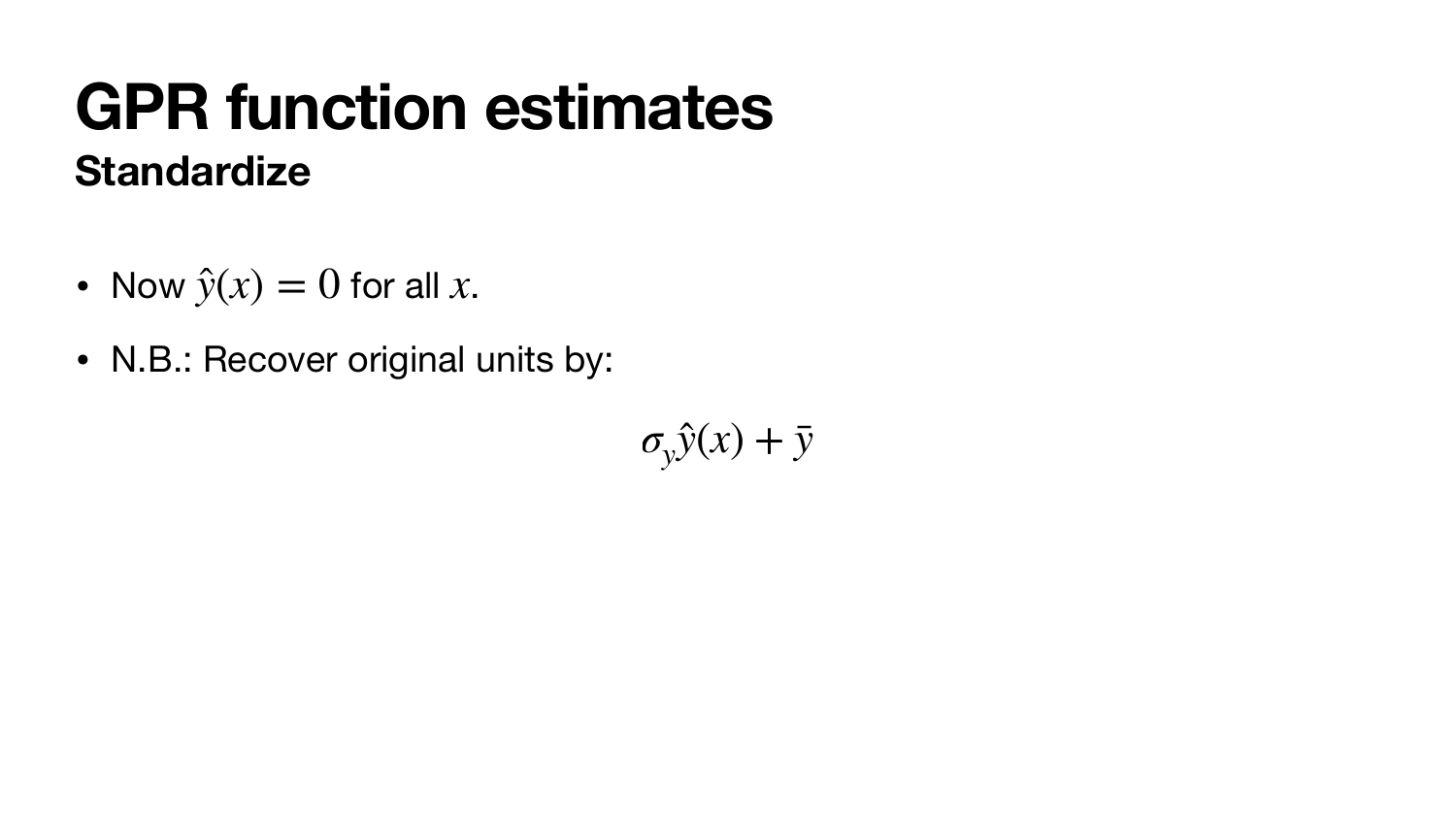- Model variation with *x*
- From average (which is now just 0)

 $\sum w_i y_i$ Σ*wi*

# **Weighted average GPR function estimates**

• to weighted average

 $\hat{y}(x) =$ 

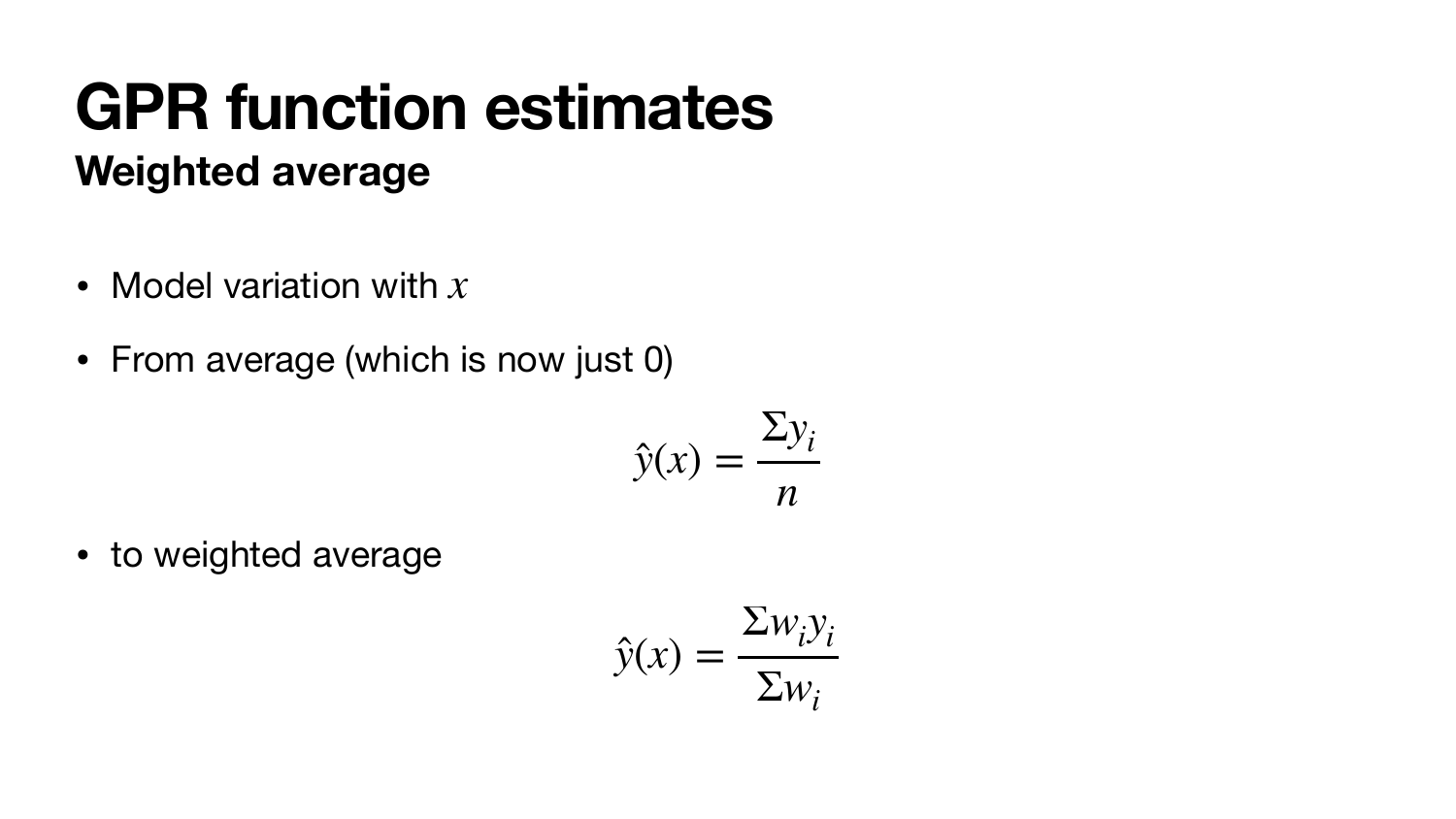- Key: weights depend on distance from  $x$  to  $x_i$ 
	- $x$  parameter at which we're forming an estimate
	- $x_i$  parameter where we've already measured
- So:

$$
\hat{y}(x) =
$$

• N.B.:  $y_i$  are fixed numbers, the measurements of BM

$$
\frac{\sum w(x, x_i) y_i}{\sum w(x, x_i)}
$$

# **GPR function estimates Weighted average**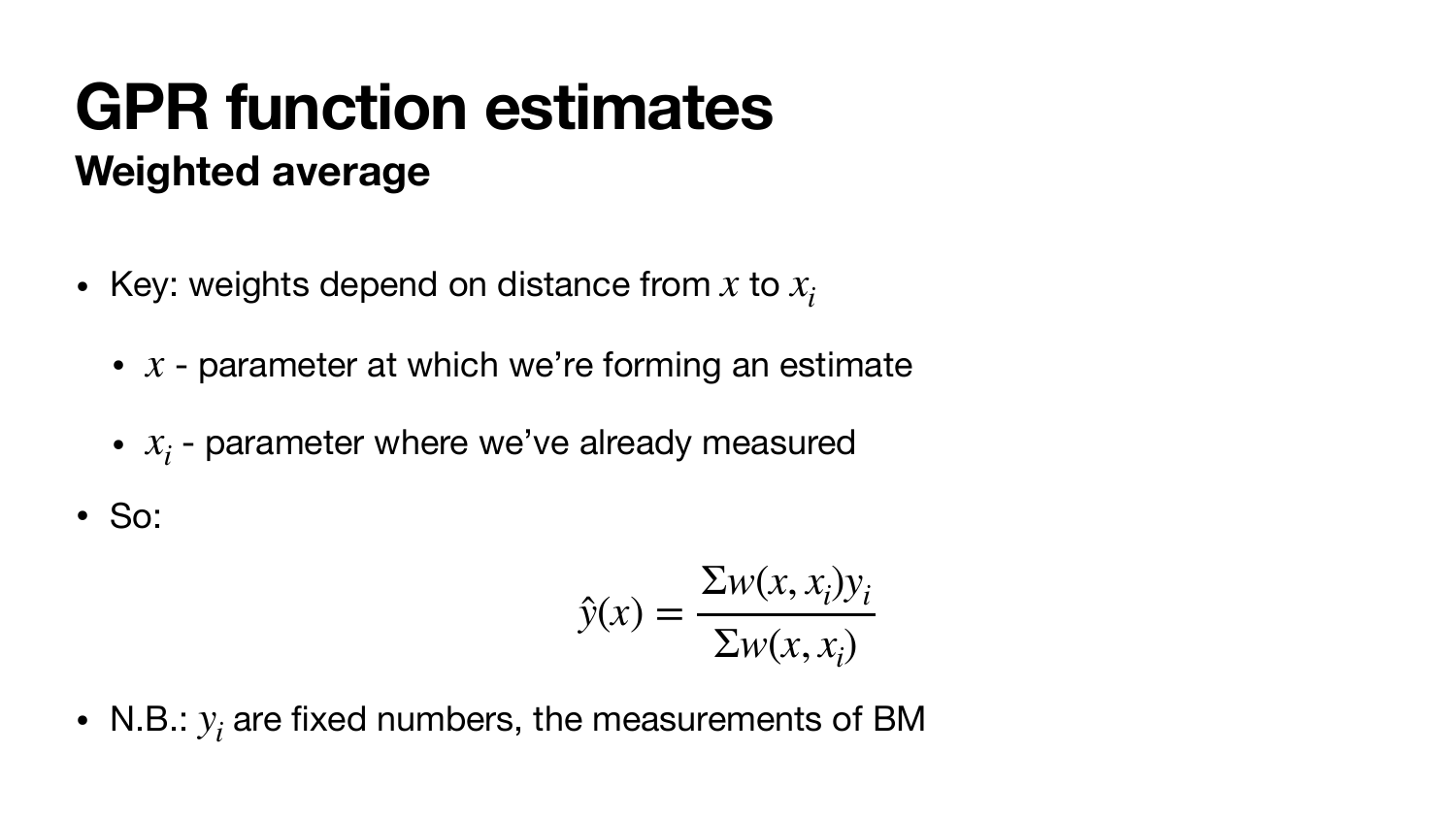# **GPR function estimates Weighted average: functional form of w**

- Criteria:
	- $w(x, x_i)$  should be larger when x nearer to  $x_i$  b/c we assume the response surface,  $y(x)$ , varies reasonably smoothly
	- $w(x, x_i)$  should approach 0 when farther away from  $x_i$ 
		- (when far from all  $x_i$ ,  $\hat{y}(x)$  will approach zero, the baseline value)
- $w(x, x_i)$  called a *kernel function*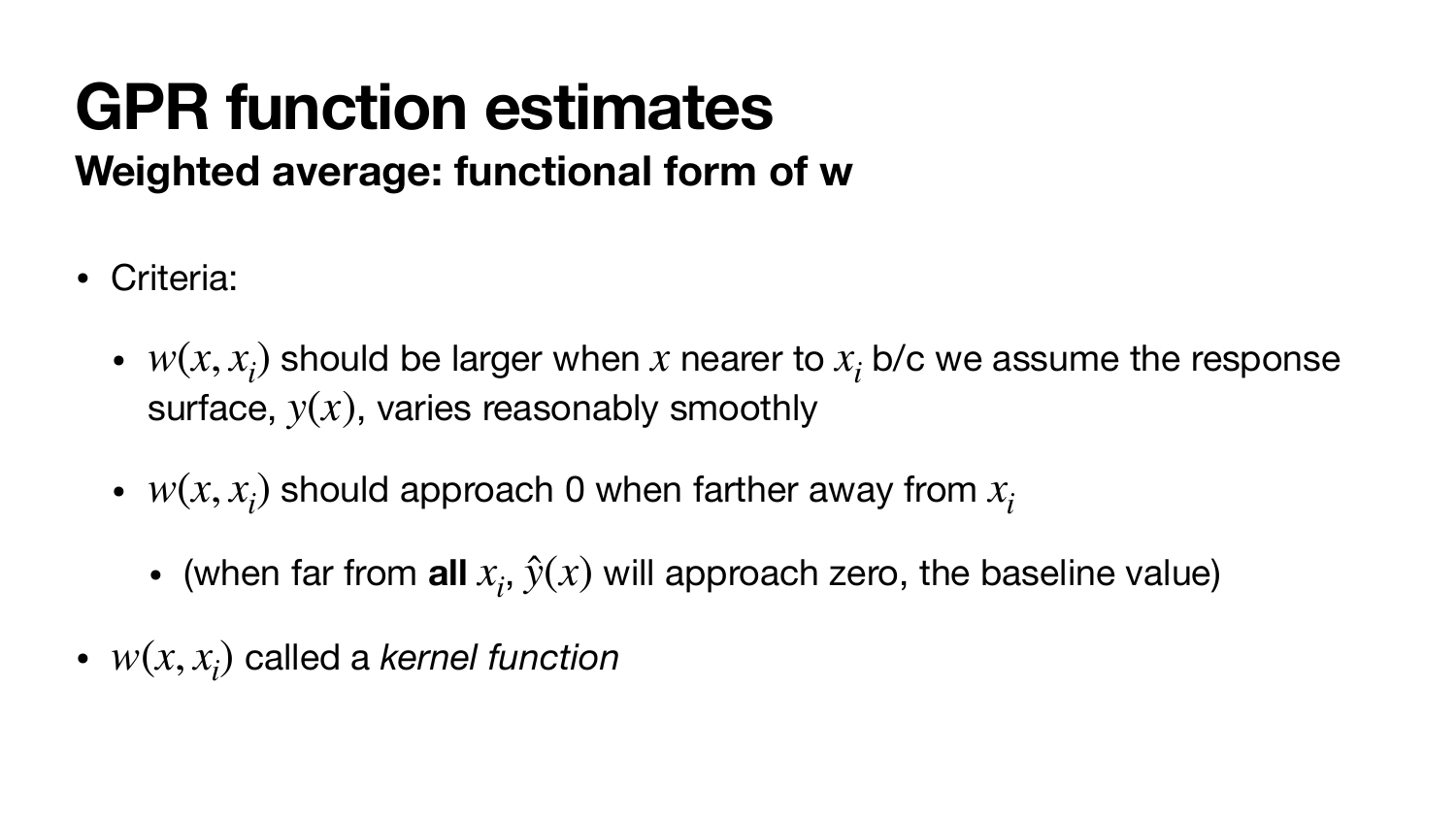$$
,x_i)=e^{-(x-x_i)^2/(2s^2)}
$$

• nice and smooth, so we get smooth interpolations between measurements

# **GPR function estimates Weighted average: functional form of w**

- We'll use squared exponential:  $w(x, x_i)$ 
	-
	- a *universal kernel*, i.e., can be used in GPR to model any smooth function
	- N.B.: not calling it "gaussian kernel" in this context b/c confusing (i.e., it's not this kernel that puts the "G" in GPR)
- is a hyperparameter; determines scale of smoothness *s*
- tune s by LOOCV or other out-of-sample method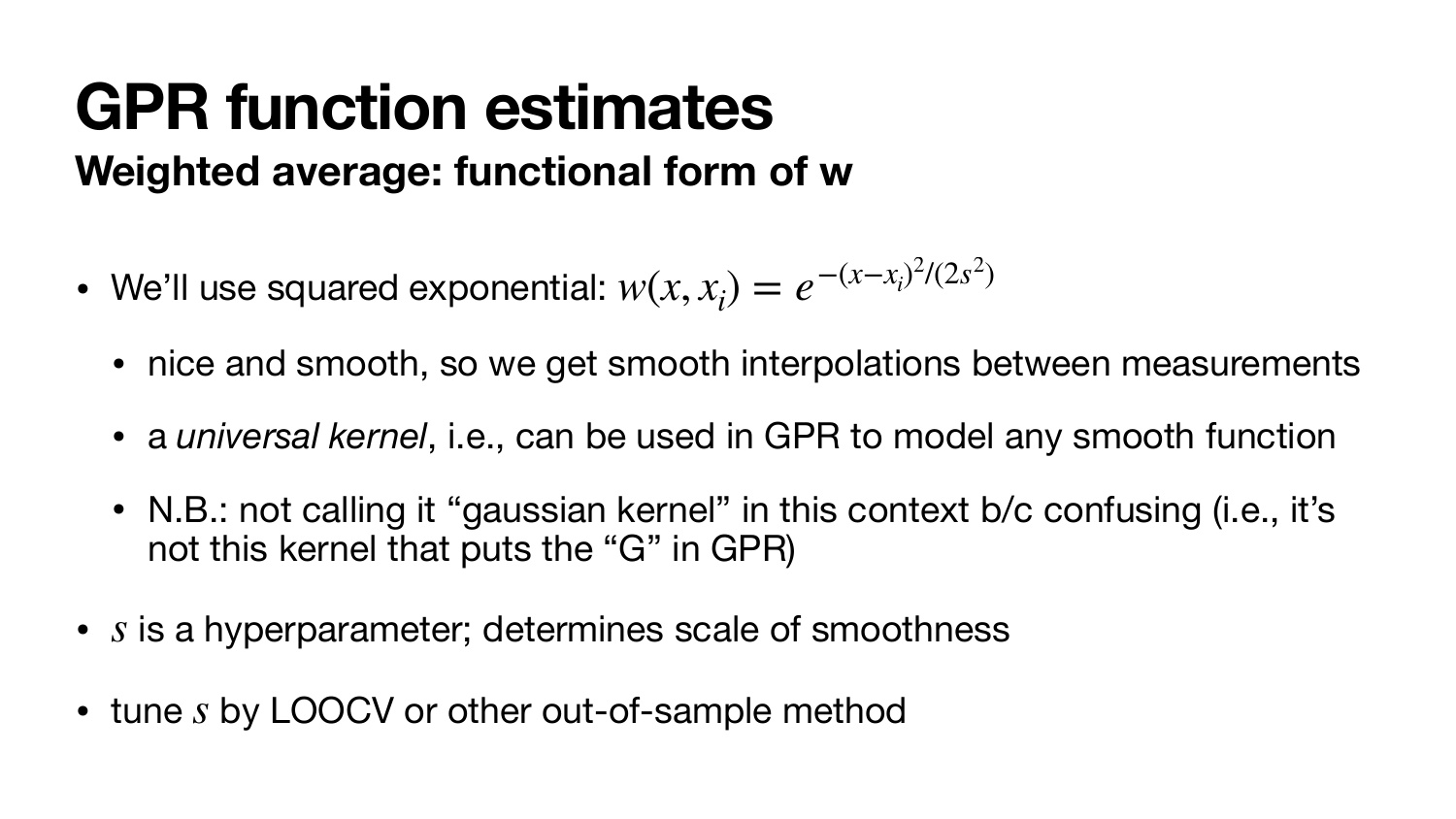$\sum e^{-(x-x_i)^2/(2s^2)}$  $y_i(x_i)$ *y*(̂ *x*) ∝ *KTy*

• a compact, matrix-vector form

# **GPR function estimates Weighted average: functional form of w**

- $\hat{y}(x) = \sum w(x, x_i) y_i(x_i)$
- or, with  $K = [w(x, x_1), w(x, x_2), ...]^T$  and  $y = [y_1, y_2, ...]^T$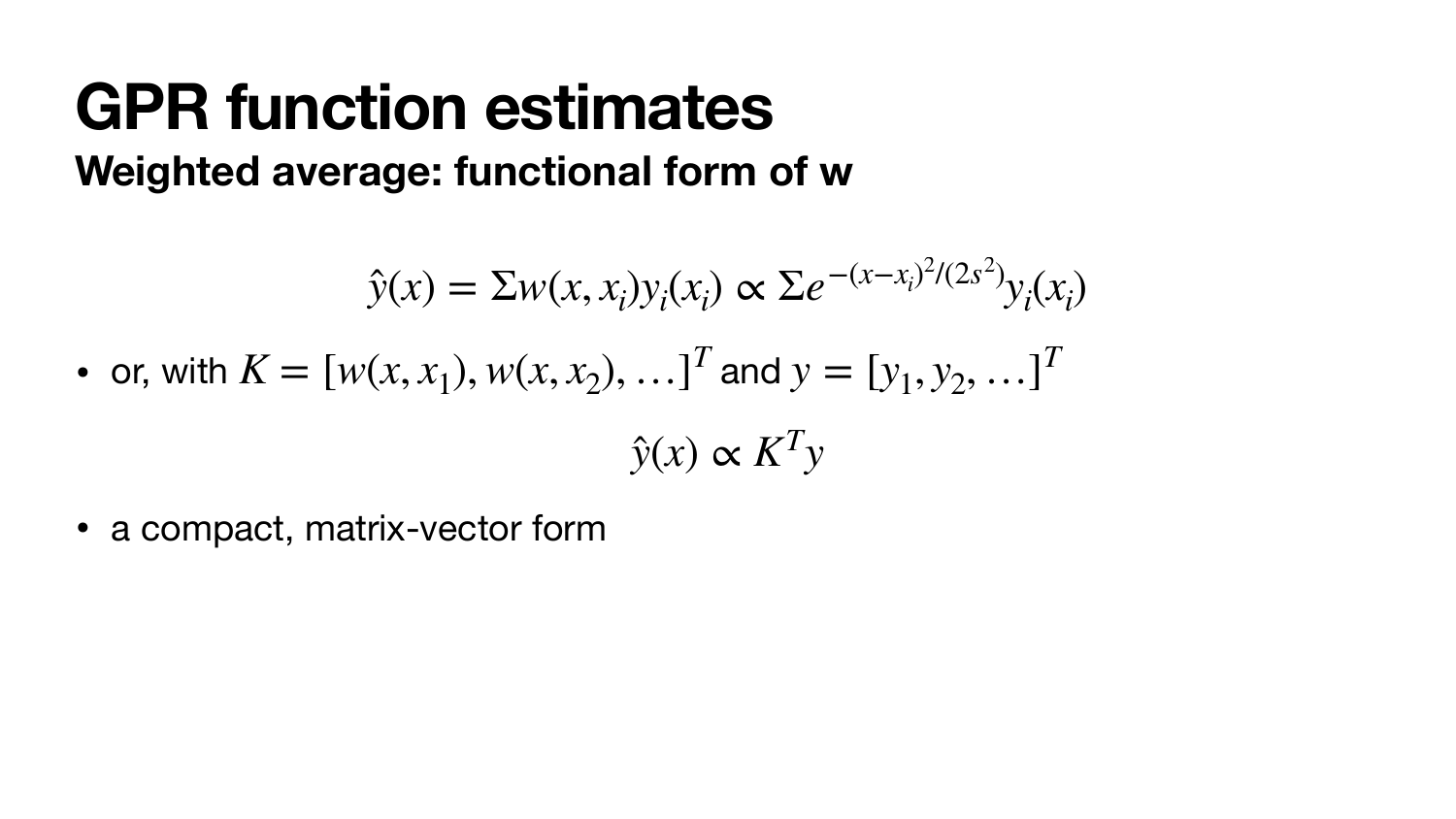# **"Clustering" GPR function estimates**

 $1.0$  $0.8$  $0.6$  $\rightarrow$  $0.4$  $0.2$  $0.0 0.2$  $0.4$  $0.6$  $0.8$  $0.0$  $1.0$  $\times$ 

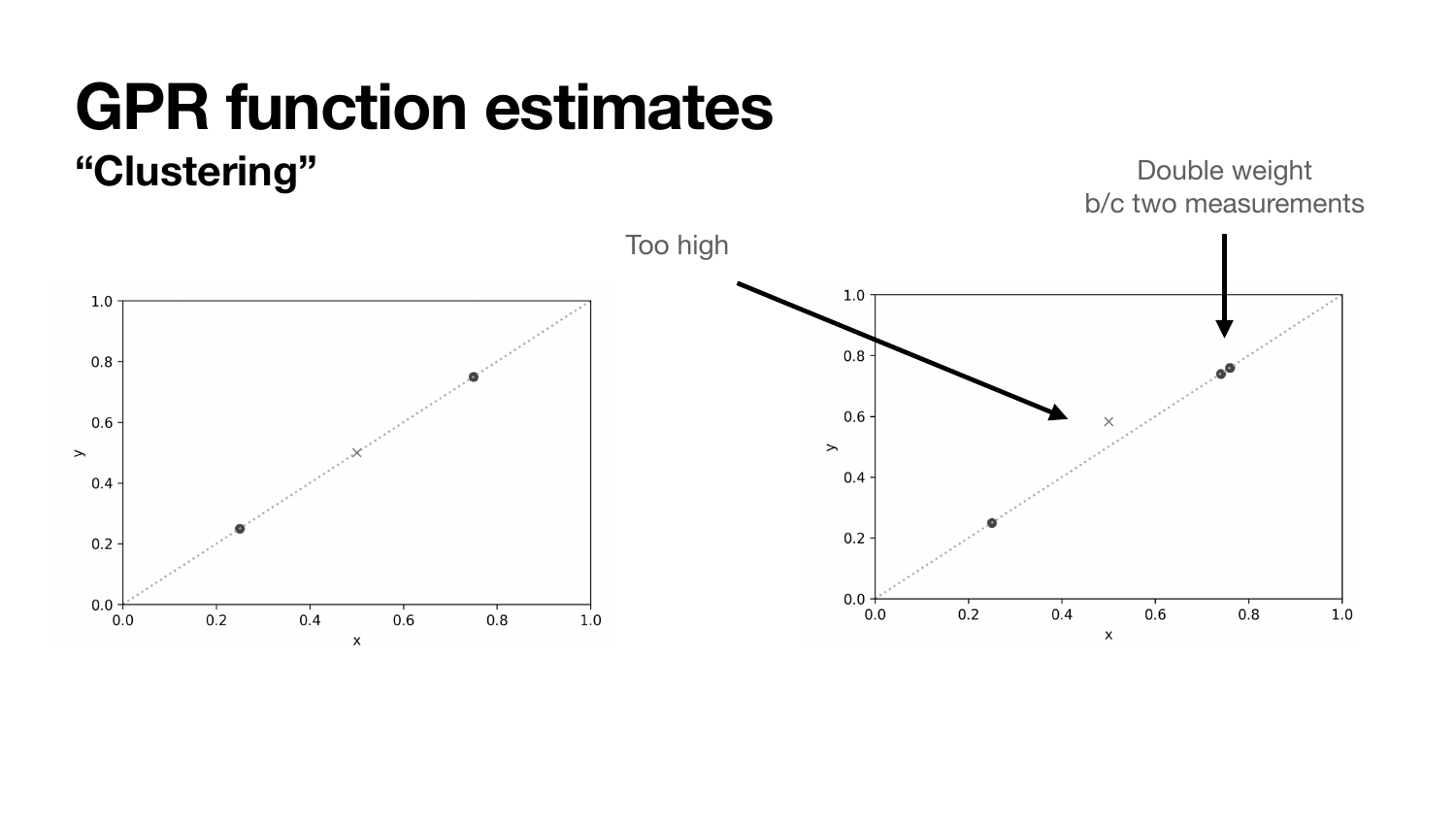- Soln: reduce weight based on nearness to other measurements
	- Use squared exponential still, but in denominator

$$
K_{xx} = \begin{bmatrix} e^{-(x_1 - x_1)^2/(2s^2)} & e^{-(x_2 - x_1)^2/(2s^2)} & e^{-(x_2 - x_1)^2/(2s^2)} & e^{-(x_2 - x_1)^2/(2s^2)} & e^{-(x_2 - x_1)^2/(2s^2)} & e^{-(x_2 - x_1)^2/(2s^2)} & e^{-(x_2 - x_1)^2/(2s^2)} & e^{-(x_2 - x_1)^2/(2s^2)} & e^{-(x_2 - x_1)^2/(2s^2)} & e^{-(x_2 - x_1)^2/(2s^2)} & e^{-(x_2 - x_1)^2/(2s^2)} & e^{-(x_2 - x_1)^2/(2s^2)} & e^{-(x_2 - x_1)^2/(2s^2)} & e^{-(x_2 - x_1)^2/(2s^2)} & e^{-(x_2 - x_1)^2/(2s^2)} & e^{-(x_2 - x_1)^2/(2s^2)} & e^{-(x_2 - x_1)^2/(2s^2)} & e^{-(x_2 - x_1)^2/(2s^2)} & e^{-(x_2 - x_1)^2/(2s^2)} & e^{-(x_2 - x_1)^2/(2s^2)} & e^{-(x_2 - x_1)^2/(2s^2)} & e^{-(x_2 - x_1)^2/(2s^2)} & e^{-(x_2 - x_1)^2/(2s^2)} & e^{-(x_2 - x_1)^2/(2s^2)} & e^{-(x_2 - x_1)^2/(2s^2)} & e^{-(x_2 - x_1)^2/(2s^2)} & e^{-(x_2 - x_1)^2/(2s^2)} & e^{-(x_2 - x_1)^2/(2s^2)} & e^{-(x_2 - x_1)^2/(2s^2)} & e^{-(x_2 - x_1)^2/(2s^2)} & e^{-(x_2 - x_1)^2/(2s^2)} & e^{-(x_2 - x_1)^2/(2s^2)} & e^{-(x_2 - x_1)^2/(2s^2)} & e^{-(x_2 - x_1)^2/(2s^2)} & e^{-(x_2 - x_1)^2/(2s^2)} & e^{-(x_2 - x_1)^2/(2s^2)} & e^{-(x_2 - x_1)^2/(2s^2)} & e^{-(x_2 - x_1)^2/(2s^2)} & e^{-(x_2 - x_1)^2/(2s^2)} & e^{-(x_2 -
$$

• Each element is  $(K_{xx})_{i,j} = w(x_i, x_j) \iff \text{for } j \leq n$  are measurements



# **GPR function estimates "Clustering"**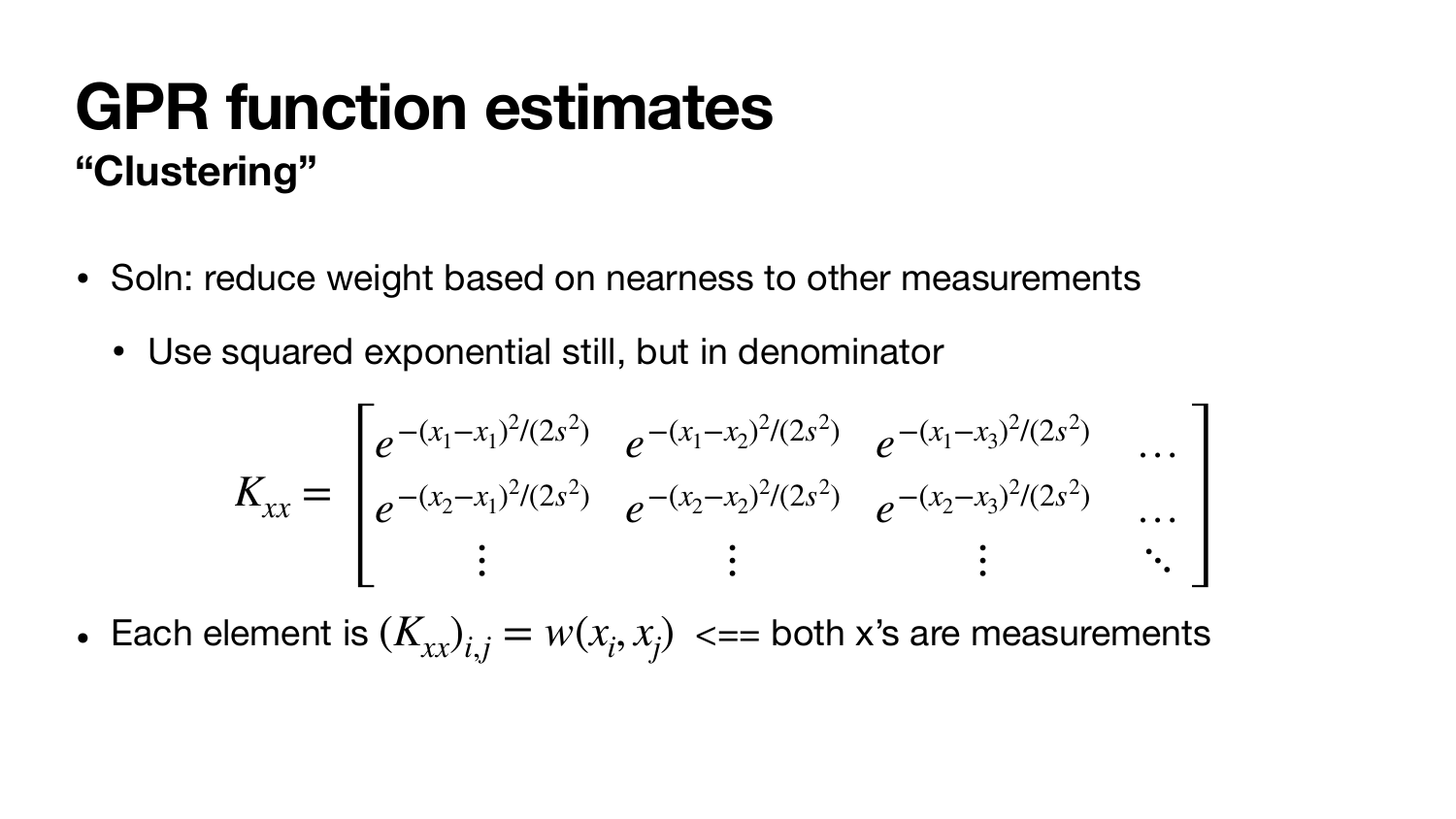• Estimate  $(\hat{y})$  is a weighted average of the measurements (y) ̂



# **Estimate y GPR function estimates**

$$
\hat{y}(x) = K_x^T K_{xx}^{-1} y
$$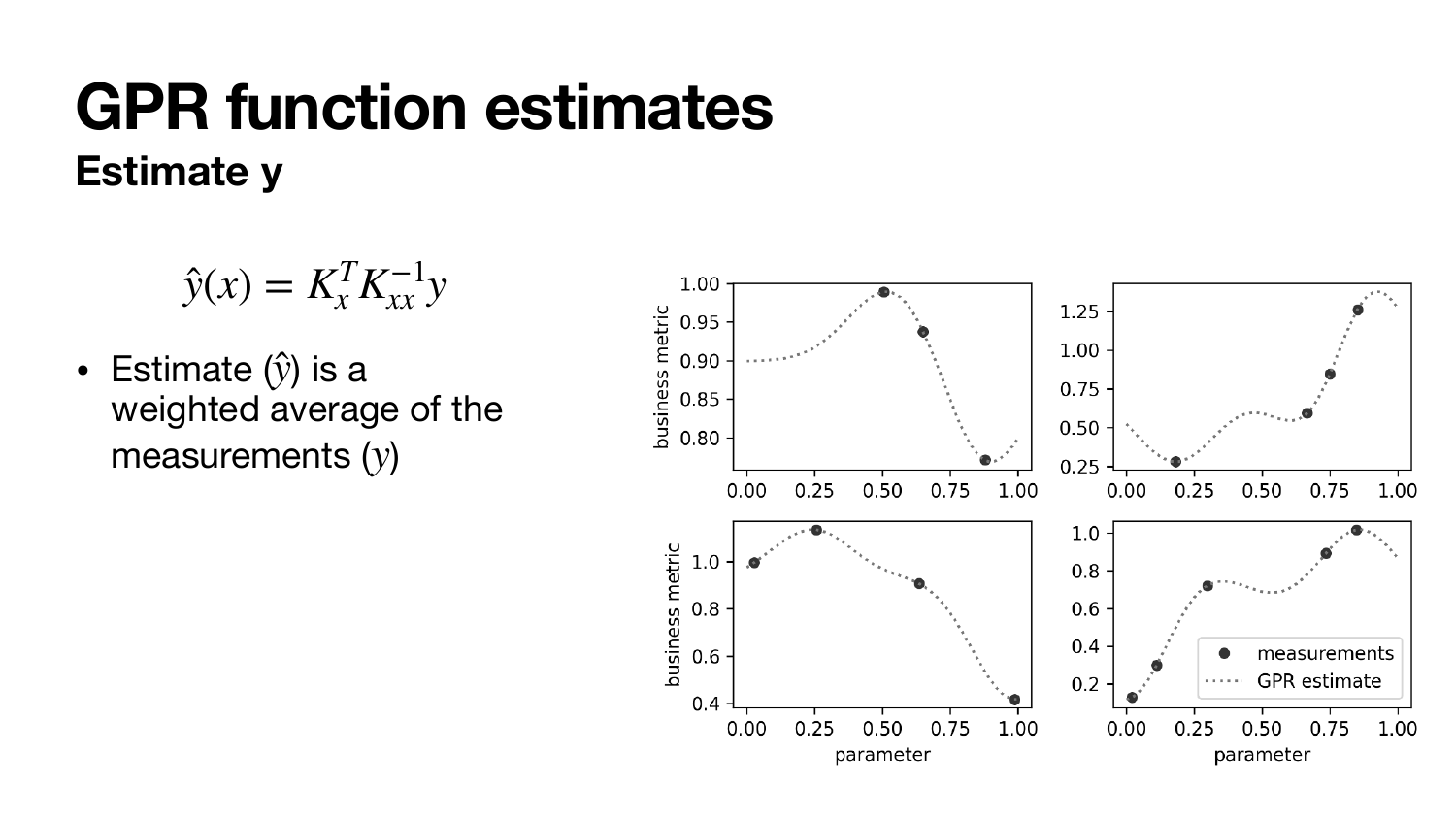# **GPR uncertainty Two types of uncertainty**

- GPR reports uncertainty in its estimate, *model uncertainty*
- Contrast with SE of an aggregate measurement, *measurement uncertainty*
- Criteria:
	- Uncertainty is zero (minimum) at  $x_i$ , where you have a measured value
	- Uncertainty is one (maximum) far from any measurements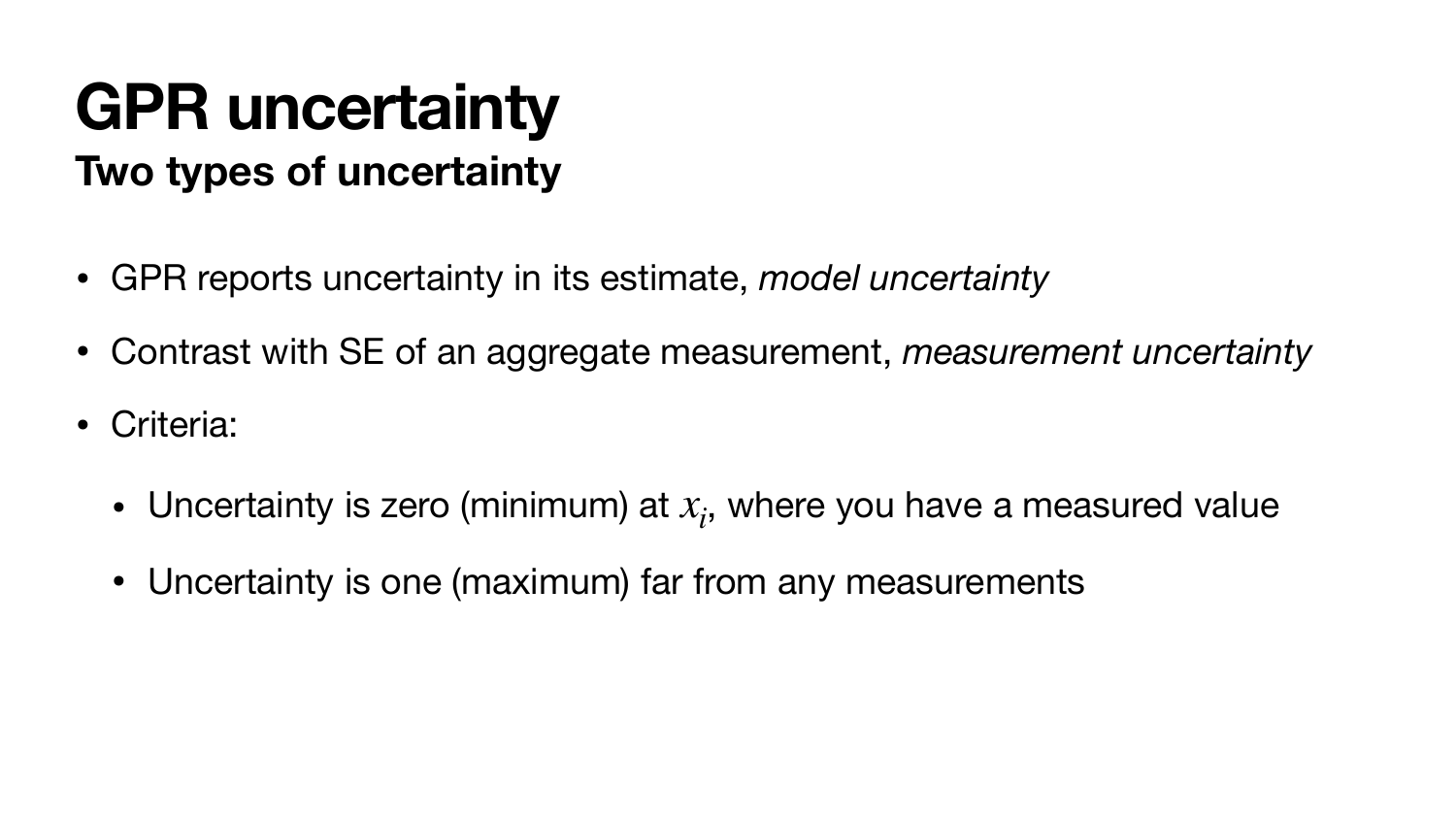### **GPR uncertainty Uncertainty criteria**

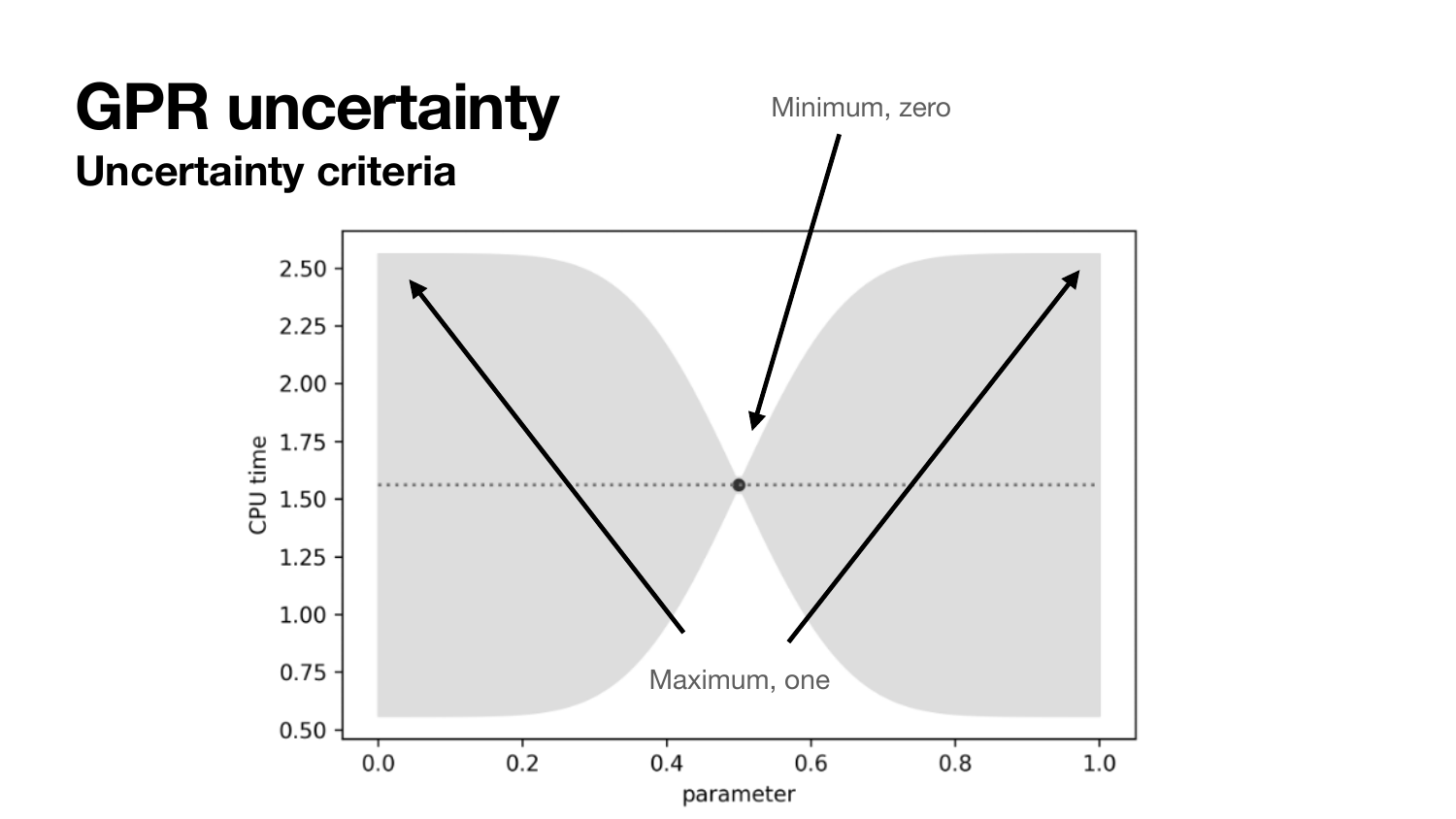# **Model uncertainty GPR uncertainty**

- Think "certainty" for a moment, "certainty = 1-uncertainty":
	- 1 at measurement, *xi*
	- 0 far from measurements
- What has this form? Squared exponential,  $K_{\!\scriptscriptstyle \chi}$
- Interpolate between certainties the same as we interpolated between measurements:  $K_x^T K_{xx}^{-1} K_x$
- Switch back to uncertainty:  $1 K_x^T K_{xx}^{-1} K_x$

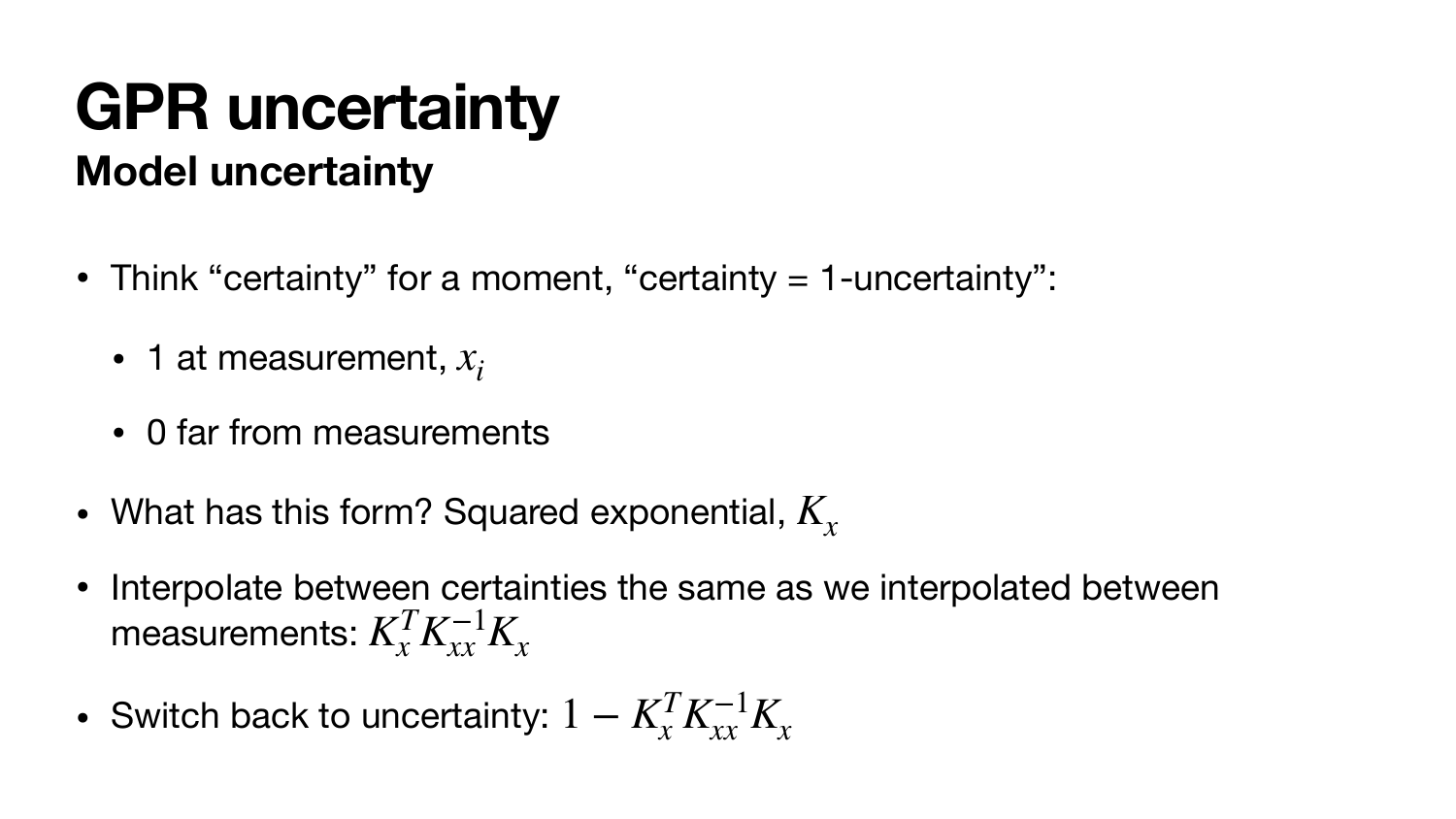# **Full GPR**

- N.B.: Matrix inversion is O(n^3), which is slow
- This was an intuitive "reading" of the GPR equations. For a more precise presentation, see Appendix C.



$$
\bullet \ \ \hat{y}(x) = K_x^T K_{xx}^{-1} y
$$

$$
\hat{\sigma}_y^2 = 1 - K_x^T K_{xx}^{-1} K_x
$$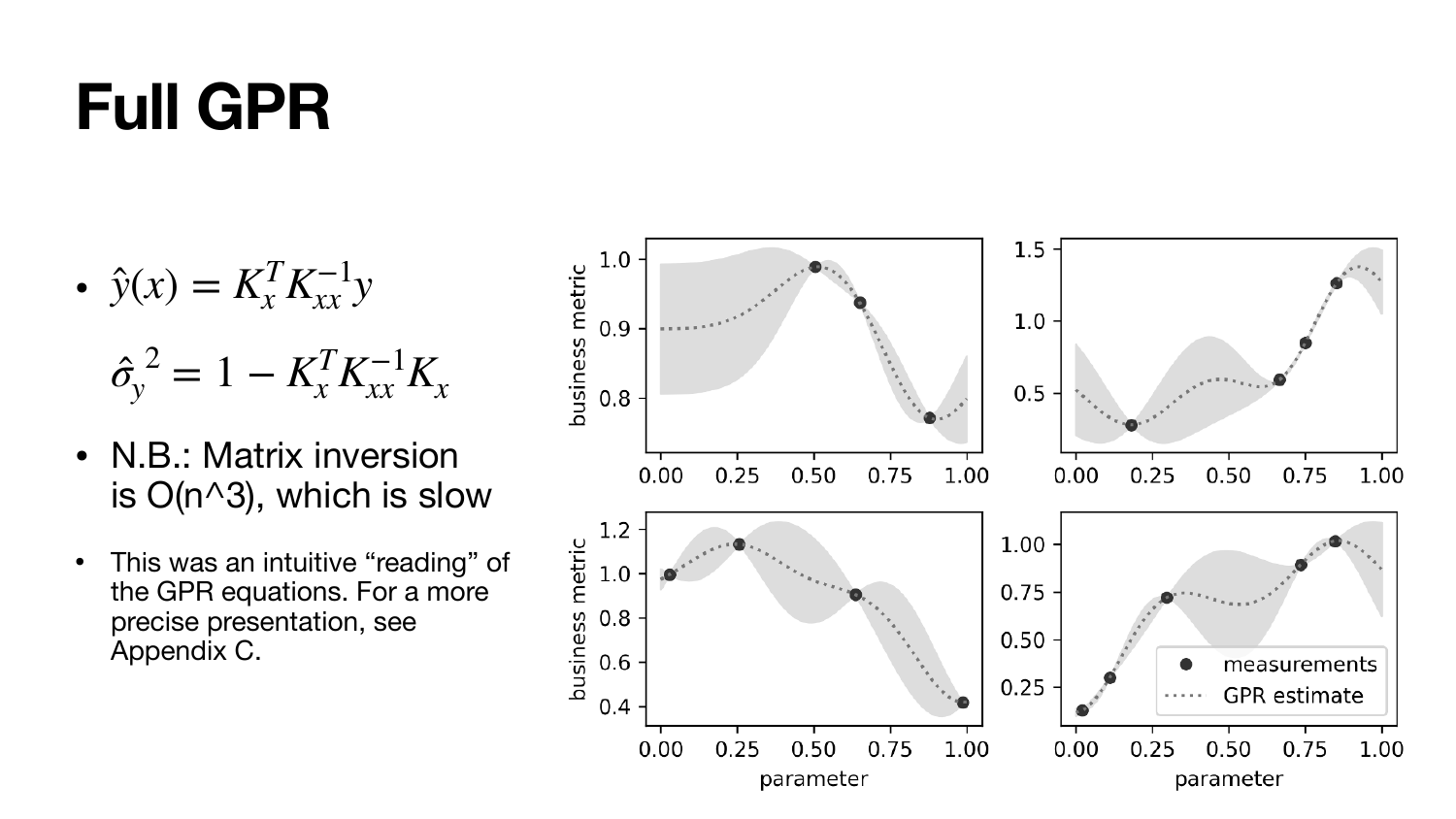#### **What puts the G in GPR? And how is it a "process"?**

- Model each value  $y(x)$  as a gaussian distribution
- Model any collection of  $\{y(x)\}$  as a multivariate gaussian distribution
	- x is continuous, so really an infinite-dimension gaussian distribution
- First considered as  $y(t)$ , where t is time. A process is something that changes over time. A gaussian process is one where y has a gaussian distribution that changes over time. Ex: a Brownian motion (continuous random walk)
- Change  $t$  to  $x$  and you have a machine learning tool, GP regression